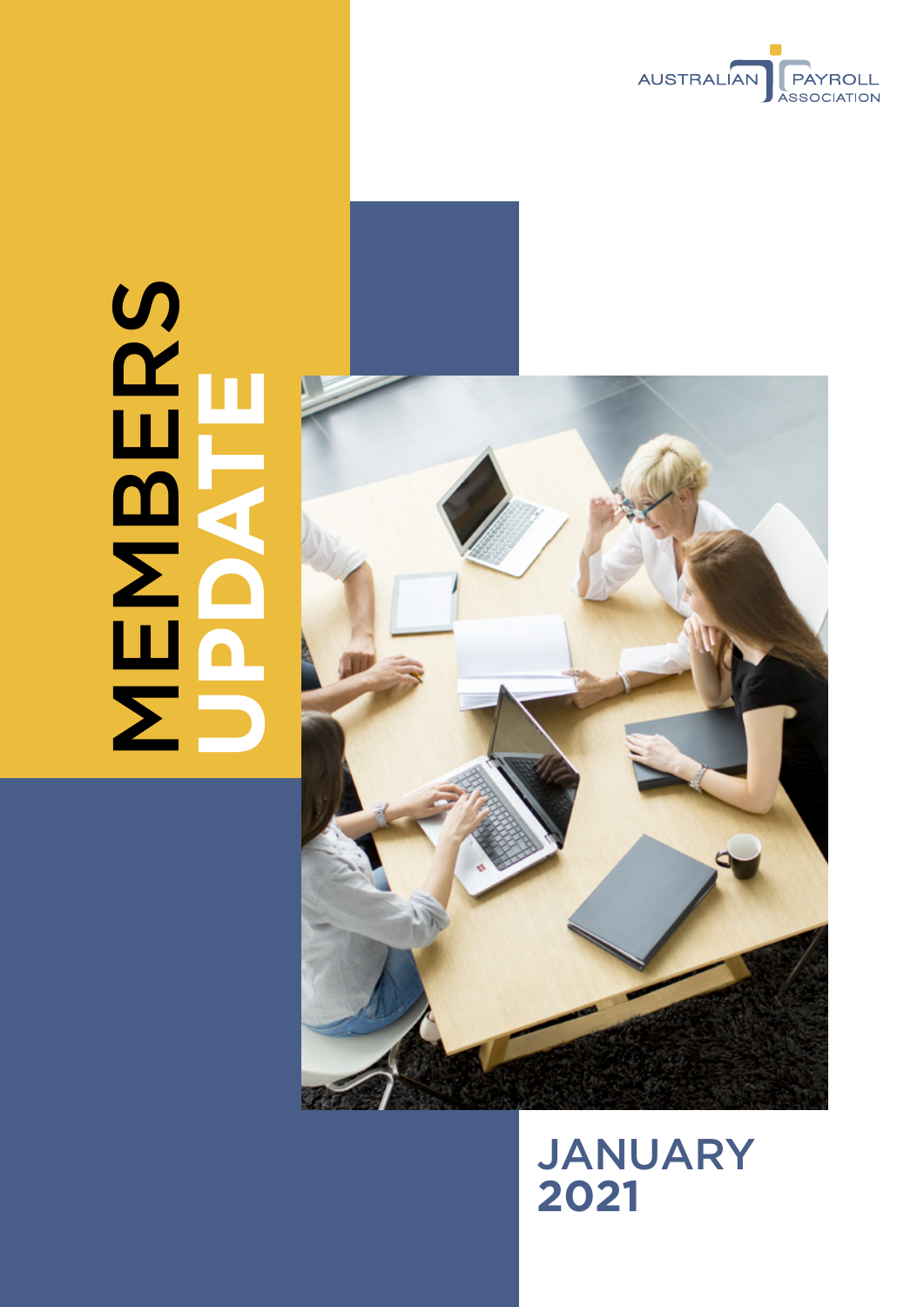

#### In this month's members update we look at:

- JobKeeper extension dates for January
- JobKeeper 2.0 Extension 2
- Changes to junior rates in the General Retail Award
- • New rates under the SCHADS award
- **NSW Payroll Tax changes**
- **STP Phase 2 legislative instrument**
- Industrial relations reform

#### **Happy New Year and welcome to the January 2021 members update!**

There were several announcements made in the latter part of December in regards to proposed changes to our industrial relations landscape which have gained significant media attention, and there have also been further updates to awards as part of the 4-yearly modern award review being conducted by Fair Work. Further to this, JobKeeper is always evolving and keeping us busy, and the ATO is open for submissions in regards to STP Phase 2.

# JobKeeper extended reporting dates for January

Due to the public holidays and many businesses shutting down over the holiday period, the ATO have extended some key dates for JobKeeper as follows:

- • Business monthly declarations for JobKeeper fortnights 18, 19 and 20 are now due 28 January 2021
- For JobKeeper fortnights 21 and 22 (starting Monday 4 January 2021 and Monday 18 January 2021), you will have until Sunday 31 January 2021 to meet the wage condition for your eligible employees. This is to make sure that you have paid your eligible employees before claiming JobKeeper payments in your February monthly business declarations.

## JobKeeper 2.0 extension 2

A reminder that from fortnight 21 (commencing Monday 4 January 2021) the JobKeeper Tier rates have reduced as follows:

- Tier 1: \$1,000 per fortnight (before tax)
- • Tier 2: \$650 per fortnight (before tax).

### Further information can be found here:

*[https://www.ato.gov.au/General/JobKeeper-Payment/JobKeeper-extension-announcement/?anchor=JobKeeper](https://www.ato.gov.au/General/JobKeeper-Payment/JobKeeper-extension-announcement/?anchor=JobKeeperextension2#JobKeeperextension2) [extension2#JobKeeperextension2](https://www.ato.gov.au/General/JobKeeper-Payment/JobKeeper-extension-announcement/?anchor=JobKeeperextension2#JobKeeperextension2)*

## Changes to junior rates of pay in the General Retail Industry Award 2020

As part of the Fair Work Commission's 4-yearly review, a proposed change to junior rates in the General Retail Industry Award have been announced, with an effective date of 1 May 2021.

Clause 17.2 of the award will be varied so that junior rates will only apply to classification levels 1 to 3 in the award. This means that any employee classified level 4 or above will be required to be paid the full minimum adult rate of pay, regardless of their age.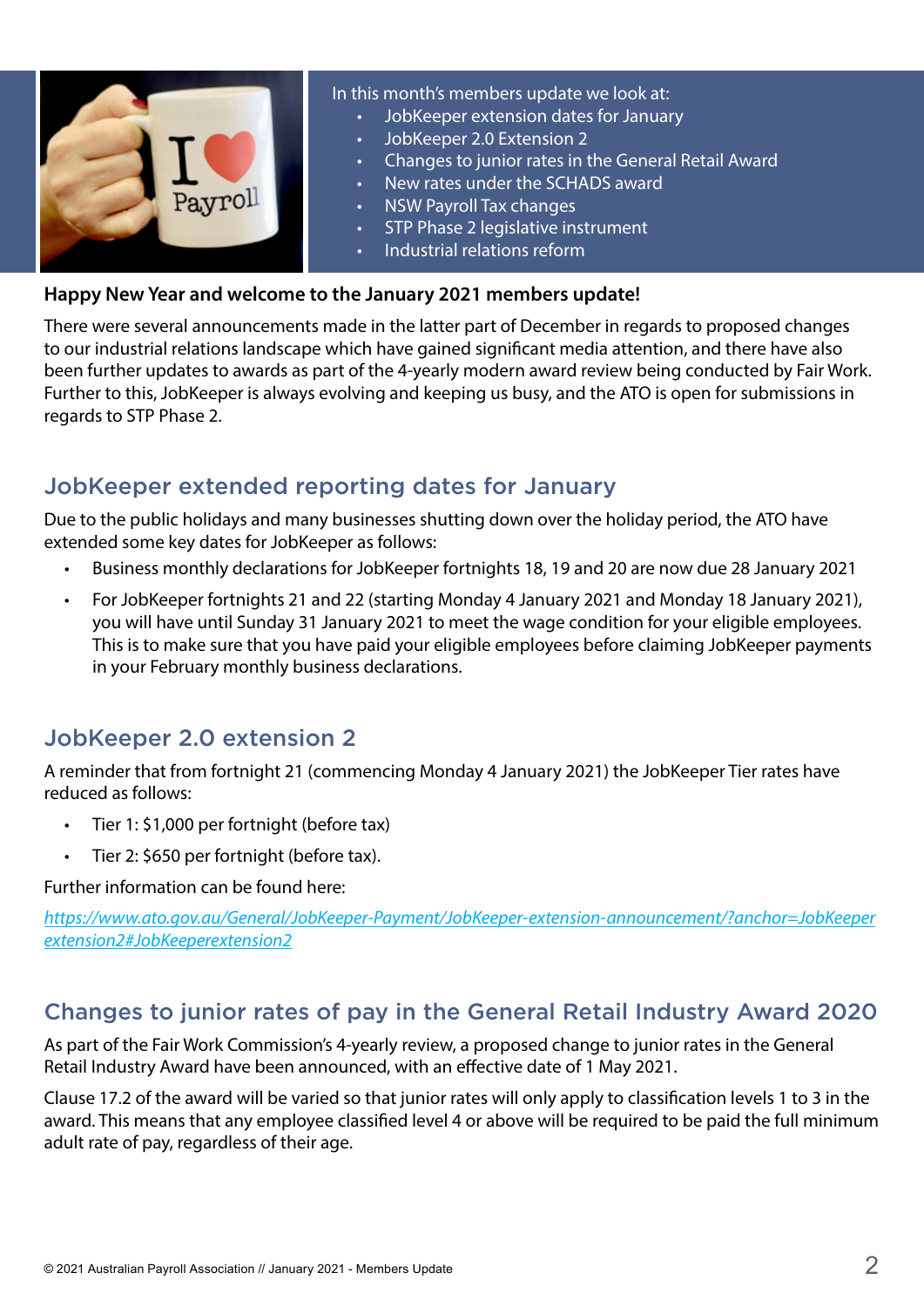# New rates under the Social, Community, Home Care and Disability Services Industry Award 2010 (SCHADS award)

TThe Fair Work pay guides and pay calculator (P.A.C.T) have been updated to reflect the final increase under the Equal Remuneration Order, which was effective from the first full pay period after 1 December 2020.

Note that there are continuing transitional arrangements for non-constitutional corporation employers for employees in Queensland.

# NSW Payroll Tax changes

Last month we advised that the NSW government had introduced proposed changes to Payroll Tax, reducing the payroll tax rate and increasing the annual threshold. This legislation change has now been enacted and the payroll tax rate has reduced to 4.85%, backdated to 1 July 2020. The payroll tax threshold has also been increased to \$1,200,000, effective 1 July 2020.

As a result of the changes being backdated, Revenue NSW has provided substantial information on how to calculate your payroll tax liability, and how to reduce your payments for any overpayments of payroll tax related to previous months already paid.

You can find further information here *[https://www.revenue.nsw.gov.au/taxes-duties-levies-royalties/payroll](https://www.revenue.nsw.gov.au/taxes-duties-levies-royalties/payroll-tax/payroll-tax-2020-2021-frequently-asked-questions?SQ_VARIATION_937894=0)[tax/payroll-tax-2020-2021-frequently-asked-questions?SQ\\_VARIATION\\_937894=0](https://www.revenue.nsw.gov.au/taxes-duties-levies-royalties/payroll-tax/payroll-tax-2020-2021-frequently-asked-questions?SQ_VARIATION_937894=0)*

# STP Phase 2 Legislative Instrument

The ATO has released the legislative instrument which confirms that STP Phase 2 will have a mandatory commencement date of 1 July 2021, (and a voluntary commencement date of 1 January 2021).

The ATO are currently in the consultation phase of this legislative instrument, and are taking submissions until 14 January 2021. *[https://www.ato.gov.au/General/Consultation/What-we-are-consulting-about/Open](https://www.ato.gov.au/General/Consultation/What-we-are-consulting-about/Open-consultation/)[consultation/](https://www.ato.gov.au/General/Consultation/What-we-are-consulting-about/Open-consultation/)*

At this time the ATO are still working with payroll software providers in regards to the technical specifications of STP Phase 2, so your software providers are unlikely to be able to provide further information to you at this time. If your organisation is concerned in regards to the time-frame for the implementation of STP Phase 2, we recommend that you engage with the ATO through a submission during the consultation process, at **[SingleTouchPayrollPhase2@ato.gov.au](mailto:SingleTouchPayrollPhase2@ato.gov.au)**

# Industrial Relations Reform

The Fair Work Amendment (Supporting Australia's Jobs and Economic Recovery) Bill 2020 has been introduced to parliament, with a lot of media coverage to go along with it. We expect there to be many announcements over the coming months as the Bill is debated in parliament. At this stage, the proposed changes include:

- • Award simplification 12 awards covering the retail and hospitality sectors may be amended to provide for part-time employees to be paid their ordinary rate for additional hours worked rather than overtime rates
- • Casual employment providing clarity over what constitutes a casual employee and making the process easier for a casual to convert to permanent part-time or full-time
- • Enterprise Bargaining simplifying the BOOT test
- Compliance and enforcement introducing new criminal penalties for employers who deliberately exploit their workers

This will be a very interesting space to watch over the coming months.